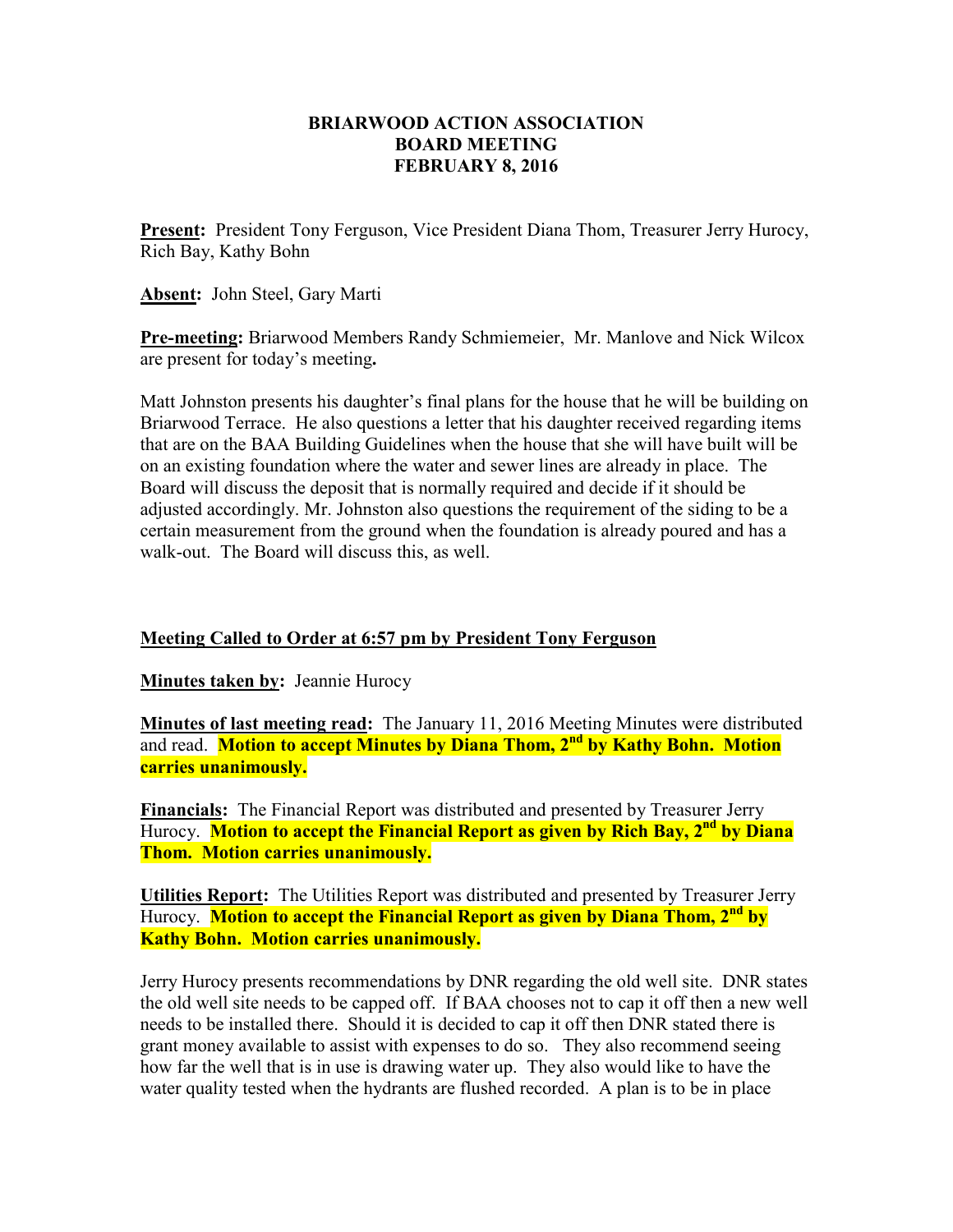regarding if there is lead found in the water. Jerry Hurocy and Don Kansteiner will be working on this plan.

**Architectural Committee:** Nothing to report.

**Dams Report:** DNR inspection will be in March or April of the dam between Spring Lake and Lake Briarwood.

Rich Bay states the beavers are gone but he saw a muskrat recently**.** 

**Lake and Beach Report:** The previous discussion regarding the expansion of the beach area needs to be addressed. John Steel is in charge of Lakes and Beaches and is not present at today's meeting. Jerry Hurocy will inform John Steel that he needs to contact the company about the barrier and to find out how much sand will be needed and an approximate cost for it.

**Security Report:** Nothing to report.

**Rules and Regulations:** Nothing to report.

**Website:** Nothing to report.

**Roads:** President Tony Ferguson met with a paving company (who is he friends with) to get estimates regarding the repair of Lakeshore Drive in order to save and gain longevity of the road**.** Estimated cost for repairs for Lakeshore is approximately \$50,000. Estimate cost to pave 4.2 miles of road is over \$650,000. With the annual assessments that are collected from Briarwood Members being only enough to cover operating costs, it is clear that paving roads and then maintaining roads would require an increased annual assessment and/or a special assessment.

Tony Ferguson will contact DNR to find out if they have an idea what grants are available for improvements of communities.

**Park and Entrance:** Nothing to report.

**The Board went into Closed Session to discuss Legal, Lots and Back Dues.** 

**The Board returned to Open Session.** 

**Old Business:** Kathy Bohn did some investigating regarding the burying of propane tanks. Who she spoke with says that yes, it can be done, it is costly, a different kind of tank is needed.